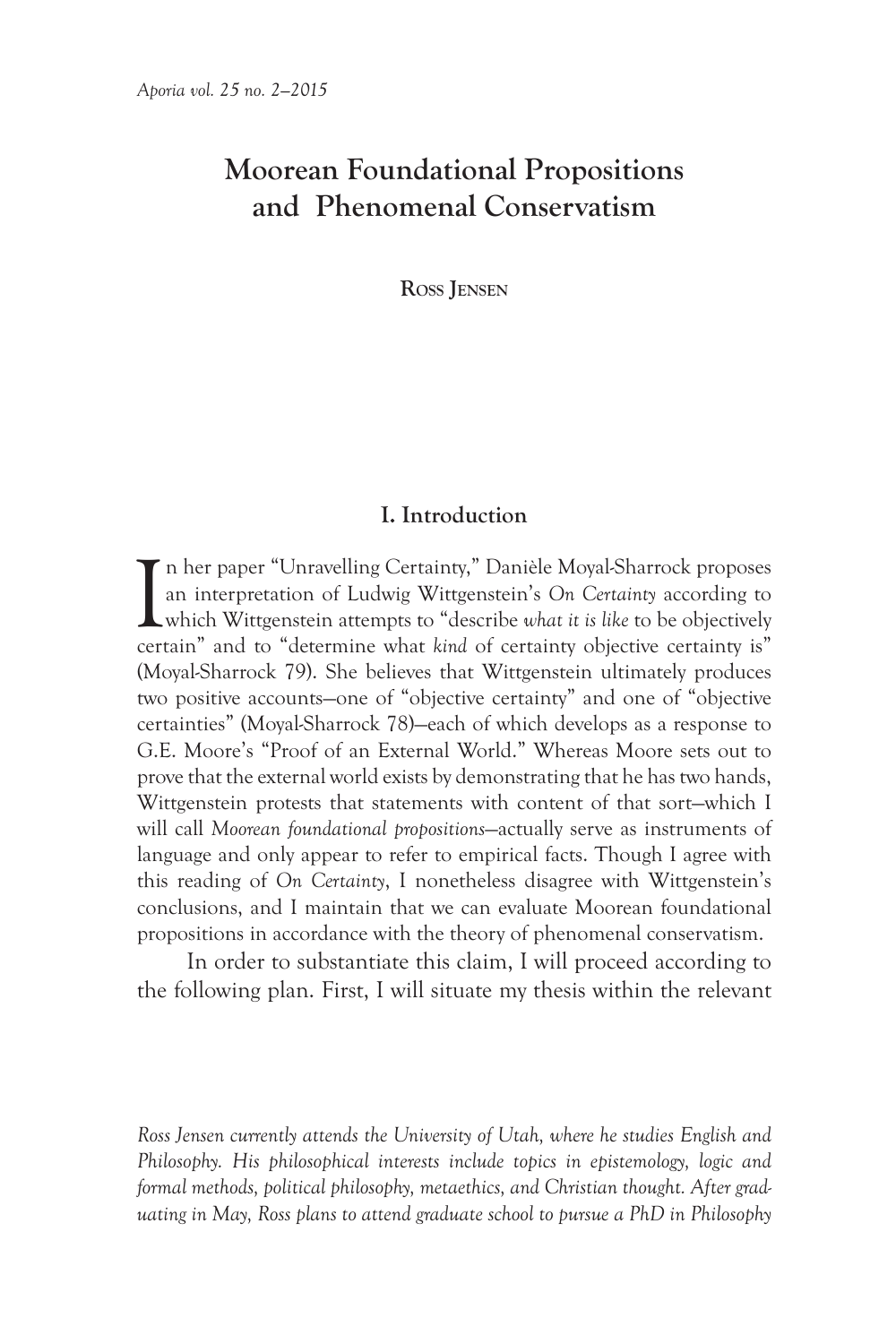#### 2 Ross Jensen

dialectical context by summarizing Moyal-Sharrock's reading of Wittgenstein's response to Moore. Second, I will provide a brief overview of the theory of phenomenal conservatism, to which I will then appeal in arguing that we can evaluate Moorean foundational propositions on the basis of (subjectively accessible) appearances such that, *pace* Moyal-Sharrock's reading of Wittgenstein, Moorean foundational propositions are not mere instruments of language. Third, I will consider two potential objections to my account of phenomenal conservatism, neither of which seriously threatens the conclusions that I draw with respect to Moorean foundational propositions.

# **II. Moorean Foundational Propositions As Instruments of Language**

According to Moyal-Sharrock, Wittgenstein conceives of Moorean foundational propositions—such as the proposition *I have two hands* (for a two-handed subject)—as instruments of language. In simplified, non-Wittgensteinian terms, we might usefully think of instruments of language as those features of public discourse that do not function to convey meaning (cf. Moyal-Sharrock 76ff). Mundane examples include the word "okay," which a person might use to express assent or acceptance, and the word "hello," which lacks semantic content and merely serves as a customary greeting. On Wittgenstein's view, then, Moorean foundational propositions do not convey meaning. Though they may *appear* to refer to empirical facts—such as the fact that the world came into existence long before my birth—they do not, in reality, so much as purport to tell us about the world. Consider what Wittgenstein says in §151 of *On Certainty*: "I should like to say: Moore does not *know* what he asserts he knows, but it stands fast for him, as also for me; regarding it as absolutely solid is part of our method of doubt and inquiry" (22e). Because we take the truth of Moorean foundational propositions for granted in spite of our inability to verify their truth in any publicly accessible way, Wittgenstein suggests that it makes no sense to evaluate such propositions as if they make claims about the world. After all, we have widely accepted methods for verifying the truth (or falsehood) of vast numbers of other empirical propositions, such as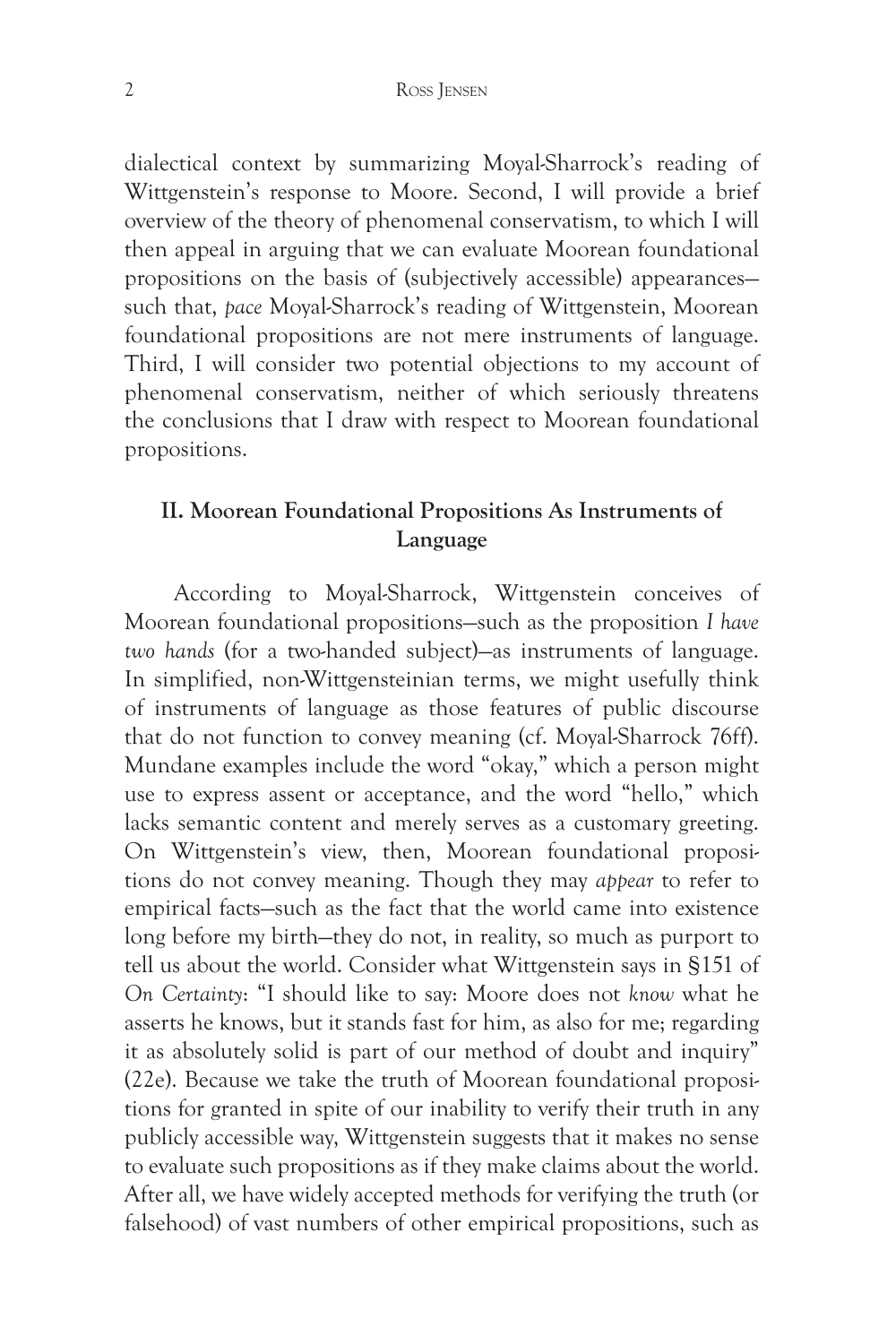the proposition *that snow falls more frequently in Utah than in Cuba*, but we have no such methods in the case of Moorean foundational propositions. Consequently, we should not treat such propositions as if they make genuine empirical claims; instead, we should treat them, more or less, as higher-order linguistic constraints on firstorder empirical discourse.

Now, as Wittgenstein acknowledges when he says that "Moore chooses precisely a case in which we all seem to know the same as he, and without being able to say how" (12e), almost everyone takes for granted the truth of various Moorean foundational propositions. On the other hand, (almost) nobody thinks that accepting a Moorean foundational proposition requires any "special investigations" such as those associated with calculating "the distance separating certain stars" (Wittgenstein 12e). Moreover, "it is difficult to imagine," according to Wittgenstein, "*why* anyone should believe the contrar[ies]" of the "propositions presenting what Moore '*knows*'" (14e). Could we ever come up with a legitimate reason to doubt the truth of such propositions? Apparently not: Wittgenstein thinks that a person cannot doubt the truth of her foundational beliefs as long as she has accepted a particular "picture of the world" (15e) as "the inherited background against which [she] distinguish[es] between true and false" (15e). So far, then, Wittgenstein's quarrel with Moore appears to reduce to a disagreement about the meaning of the word "know."1 Whereas Moore interprets "know" epistemically (i.e., as involving epistemic justification), Wittgenstein interprets "know" linguistically, taking it to serve the function of signaling the speaker's (or writer's) ability to substantiate a claim by appealing to some publicly accessible and widely accepted source of information.

Upon further investigation, however, Wittgenstein's interpretation of the function of Moorean foundational propositions as instruments of language appears to differ quite radically from the

<sup>1</sup>In fact, to some extent, Wittgenstein and Moore appear to be speaking at cross-purposes: Moore might very well be happy to agree with Wittgenstein in thinking that such propositions as *I have two hands* and *The earth existed long before my birth* are simply taken for granted (rather than proven or even known) by most adult human beings—so long as such propositions remain immune to sweeping skeptical doubts and can provide justification for at least some other substantive knowledge claims.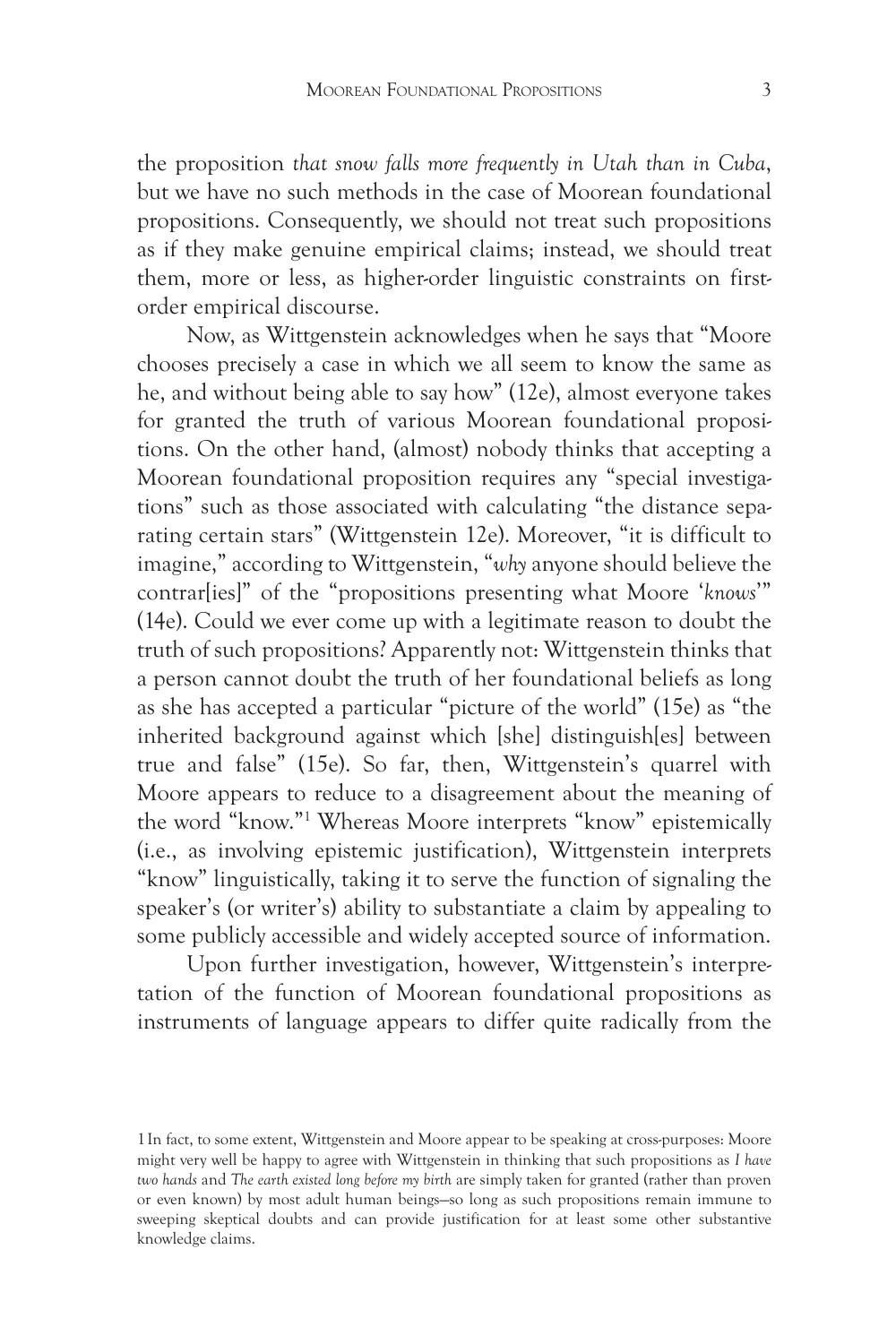more traditional epistemic account championed by Moore himself. As Moyal-Sharrock observes, in attempting "to circumscribe the nature of our basic assurance … about such things as 'Here is a hand' or 'I am standing here'" (76), Wittgenstein "dissociates [assurance] from knowledge" (76) by appealing to a non-epistemic conception of certainty as a psychological attitude. In accordance with his view of language as a sort of game with variable sets of rules for different discursive contexts, Wittgenstein thinks that certainty in this psychological sense is appropriate in some circumstances and inappropriate in others. Importantly, though, the sort of appropriateness that Wittgenstein has in mind has nothing to do with epistemic justification; rather, a person may appropriately feel certain with respect to some proposition just in case her feeling certain would not violate any of the rules of the language-game that she is playing. As Moyal-Sharrock notes, "Wittgenstein is seeking to define [certainty] as … not based on grounds at all. For once grounds are adduced, we are in the realm of knowledge and justification" (77). Of course, Moore means precisely to give an epistemological account of the justification available to at least some people for accepting Moorean foundational propositions. He would, accordingly, reject Wittgenstein's broader account of groundless certainty, according to which an individual may appropriately feel certain of the truth of some particular propositions without having epistemic justification for believing those propositions. Thus, whereas Moore argues that most people are justified in believing that they each have two hands, Wittgenstein appeals to an alternative conception of certainty that does not require recourse to epistemic justification at all.

# **III. Moorean Foundational Propositions and Phenomenal Conservatism**

Now that we have adequately grasped the most important features of Moyal-Sharrock's interpretation of *On Certainty*—the relevant portions of which strike me as largely correct—I will proceed to argue against Wittgenstein's view by proposing an alternative account of the evaluation of Moorean foundational propositions. In short, I will argue that Moorean foundational propositions fall under the scope of the epistemological theory of phenomenal conservatism.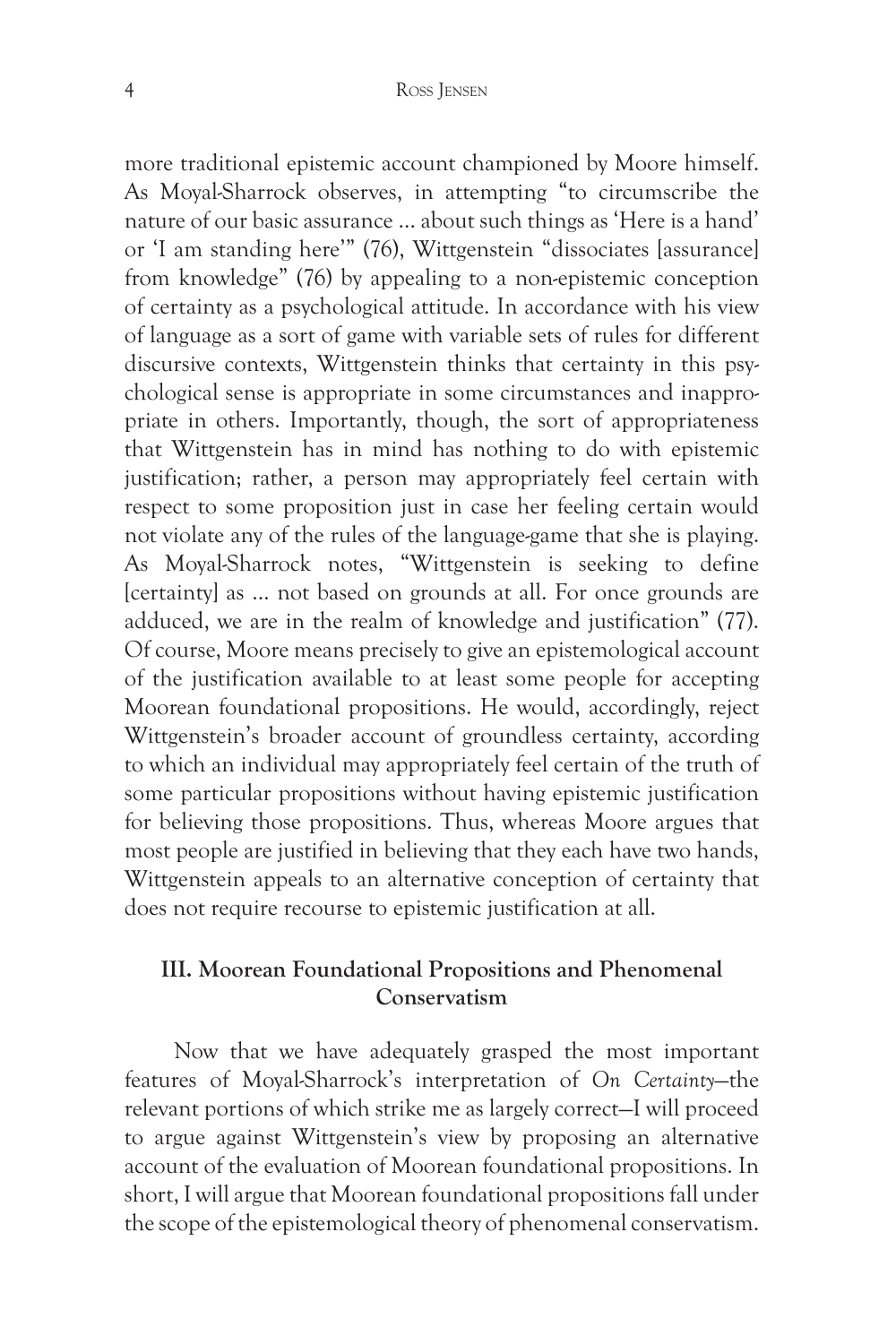Consequently, despite the plausibility of Moyal-Sharrock's interpretive claim to the effect that Wittgenstein construes Moorean foundational propositions as instruments of language, Wittgenstein's substantive philosophical claim seems far less compelling as long as we make the reasonable assumption that Moorean foundational propositions cannot serve both as instruments of language and as representations of (purported) empirical facts.

Before I proceed, I should point out that, for the purposes of the following discussion, I am going to set aside the issues of knowledge and objective certainty and speak instead in terms of justified belief(s). I have two reasons for doing so. First, I take the notion of justified belief to constitute some portion of the concept of knowledge (and perhaps of objective certainty as well) such that a consideration of justified belief will help us to better understand the more complicated concepts of which it is a part. Second, for present purposes, I wish to avoid, so far as possible, the age-old controversy about what counts as knowledge (or objective certainty). Instead, I will focus on the point of disagreement between Wittgenstein and myself that I find most interesting: namely, whether we can evaluate Moorean foundational propositions by appealing to some epistemic standard. Wittgenstein argues that we cannot; I maintain that we can.

In particular, I suggest that we select the theory of phenomenal conservatism—or something "in the neighborhood," as it were—for the purpose of evaluating Moorean foundational propositions. First proposed by Michael Huemer in his book *Skepticism and the Veil of Perception*, the theory of phenomenal conservatism relies upon and embellishes the idea that "it is reasonable [other things being equal] to assume that things are the way they appear" (Huemer, Ethical 99). As its name implies, phenomenal conservatism purports ultimately to ground all justified beliefs in (subjectively accessible) *appearances*. As a theory of *prima facie* justification, phenomenal conservatism offers the beginnings of a strikingly simple foundationalist framework for the evaluation of Moorean foundational propositions. Huemer's most recent version of the theory debuted in his paper "Compassionate Phenomenal Conservatism" in the following form:

> *Phenomenal Conservatism* (PC): If it seems to S that P [where S is a subject and P is a proposition], then,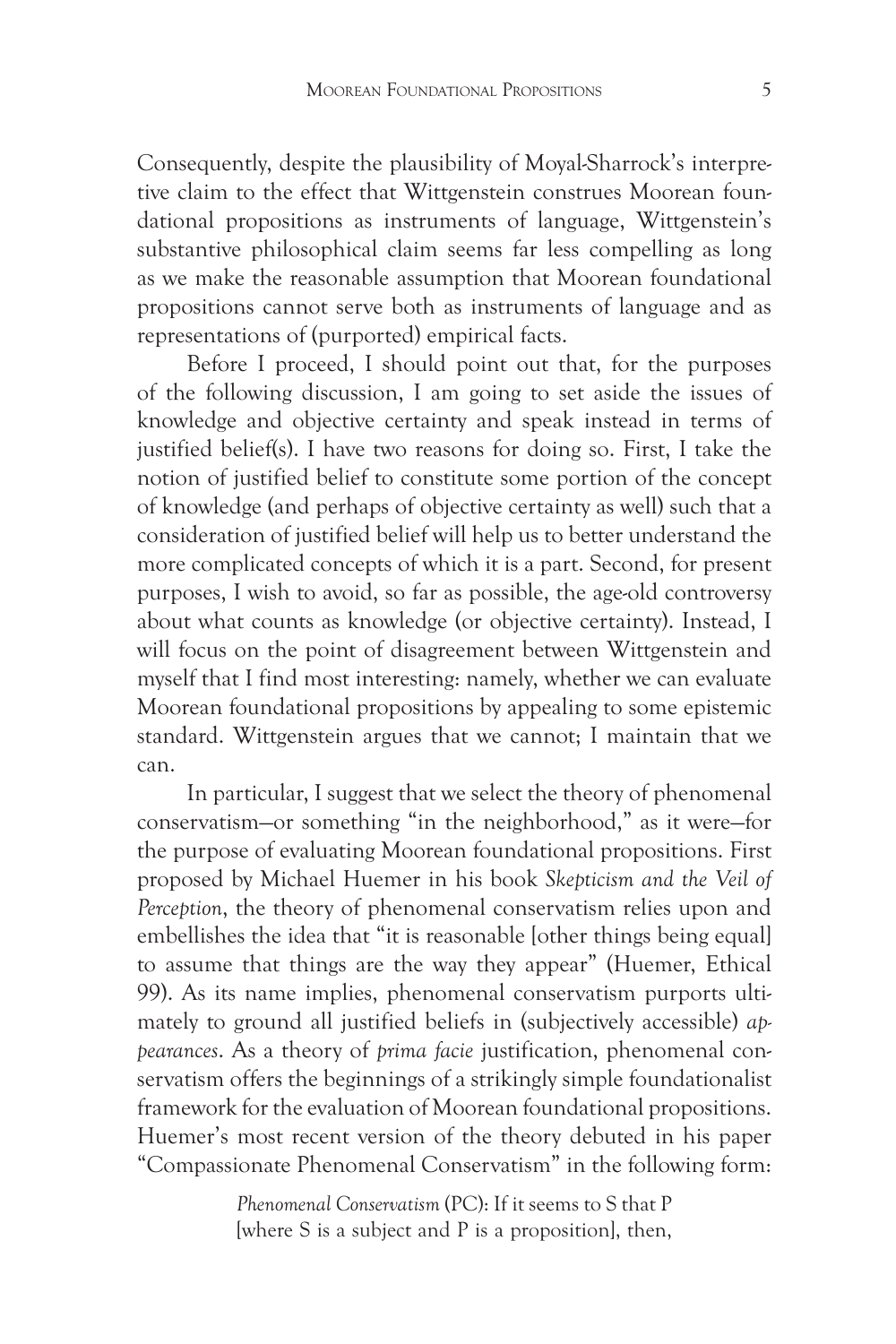in the absence of defeaters [i.e., overriding reasons to believe that P is false], S thereby has at least some justification for believing that P. (30)

As I mentioned a moment ago, PC purports to ground justified beliefs in subjectively accessible appearances, and yet nowhere in the above definition does Huemer use either the word "appearance" or any of its cognates. Even so, Huemer adverts to the "kind of propositional attitude" ("Compassionate" 30) found in sentences such as "It seems to me that this coffee is hot," "I seem to see the silhouette of a person in the fog," and "In this light, my jacket seems (or looks) purple, but it's actually blue." As this last example illustrates, this sort of propositional attitude—which Huemer calls an "appearance" or a "seeming"—should not be confused with belief, for it might very well seem to me that, in a certain light, my jacket is purple even though I (justifiedly) believe that it is blue. Likewise in the case of perceptual illusions: my belief that a straight stick retains its straightness when I dip it in a glass of water does not change the fact that the stick seems bent when I dip it in the water. Nor should we confuse an appearance with a disposition or inclination to believe because "one might be so convinced that an appearance was illusory that one was not even *inclined* to believe its content" (Huemer, "Compassionate" 31). Besides, "the way things appear may provide non-trivial explanations for what we are disposed to believe" (Huemer, "Compassionate" 31). Merely to assert otherwise begs the question.

In the end, Huemer declines to "analyze the notion of its seeming or appearing to one that P" on the grounds that "philosophical analysis has never succeeded" ("Phenomenal" 328), but he does attempt to "draw readers' attention to these familiar mental states" by "citing examples, as well as discussing some of the features of these mental states and how they differ from similar mental states" (329). I have attempted to do something similar in the above paragraph, and I am now in a position to propose the following rough characterization of an appearance:

An *appearance* is a familiar mental state that

(i) has propositional content;

(ii) is not a belief nor a disposition to believe; and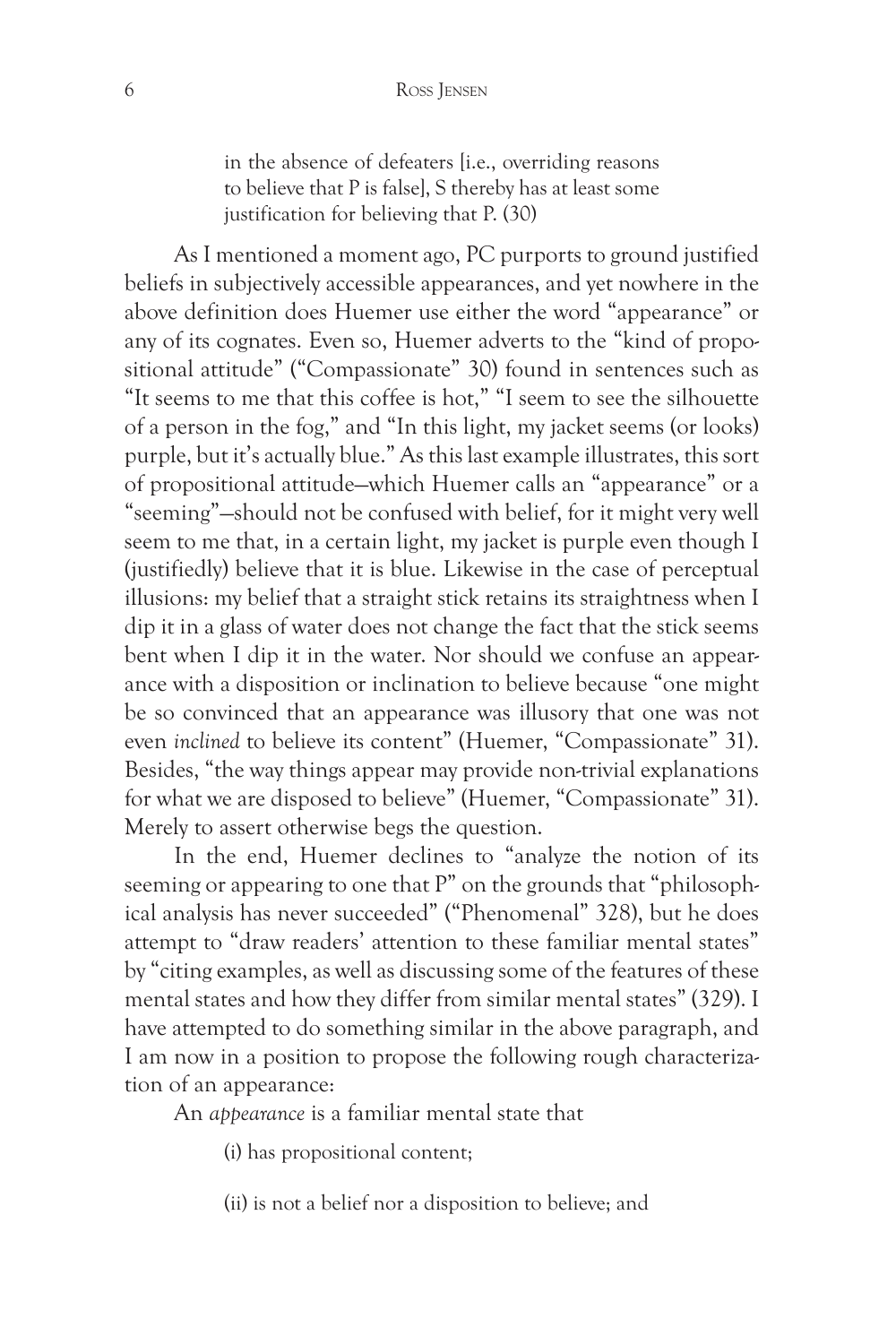(iii) normally leads the person who experiences it to form a corresponding belief with the same propositional content.2

Once we grasp the notion of an appearance, the upshot of PC is that, for anyone who experiences an undefeated appearance that some proposition is true, that person thereby has at least some justification for believing that the proposition is true.

Intuitively, PC strikes me as highly plausible, and I will argue below that any denial of PC that purports to be rational must in fact assume the truth of PC. Before I do that, however, I will present my main argument against Wittgenstein's claim that Moorean foundational propositions function merely as instruments of language:

> (1) If PC is true, then we can evaluate Moorean foundational propositions by appealing to appearances. [P]

> (2) If we can evaluate Moorean foundational propositions by appealing to appearances, then Moorean foundational propositions do not function merely as instruments of language. [P]

(3) PC is true. [P]

(4) Therefore, *pace* Wittgenstein, Moorean foundational propositions do not function merely as instruments of language. [1, 2, 3]

As far as I can tell, the argument is deductively valid. Consequently, if the premises are true, then the argument is sound in which case, we ought to reject Wittgenstein's account of Moorean foundational propositions as mere instruments of language.

*Support for* (1): The first premise of my argument is true in virtue of the features of PC that I sketched above. Recall that PC purports to account for the underlying justification of all beliefs formed by reflection upon propositions. From this, (1) follows: if PC is true, then we can evaluate Moorean foundational propositions by appealing

2For a similar characterization of appearances, see Huemer, *Ethical Intuitionism*, 99-100.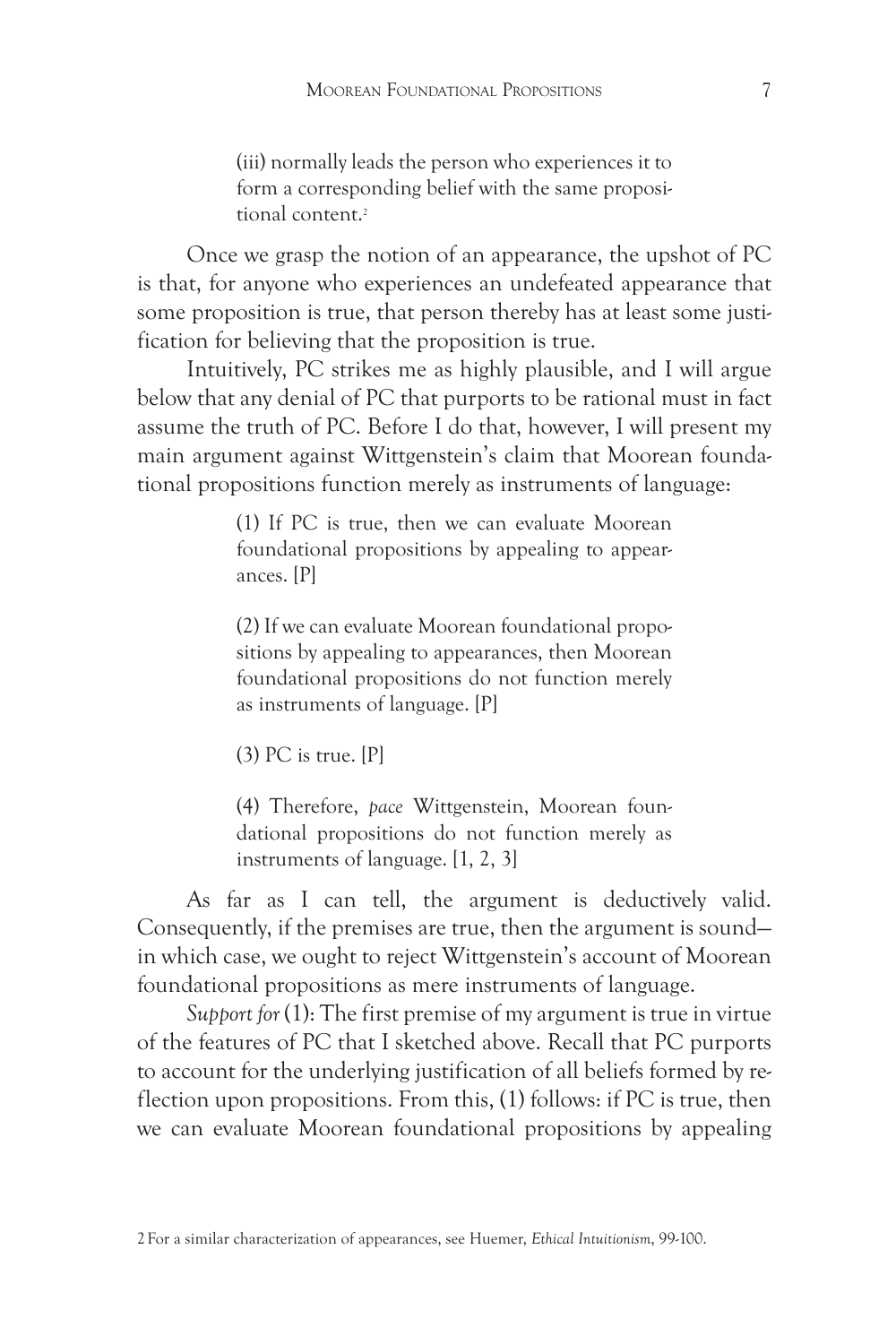to appearances. In fact, for my purposes, I need not even assume that there are such things as Moorean foundational beliefs; all I have to assume is that there are at least some propositions—which usually attach to beliefs, no doubt—that seem true to some individuals and therefore fall under the scope of epistemic evaluation via PC. According to PC, in the absence of defeaters, the individuals in question will have at least some justification for believing the truth of the propositions that seem true to them. Surely there are such propositions; surely it seems to me that I have two hands and that the earth has existed for a very long time and that I ate cereal for breakfast this morning and so forth. In any case, to suggest that there are at least some propositions that seem to at least some people to be true is an extremely modest claim, the denial of which seems not only absurdly stringent but also impossible for me to accept given my own past experiences of contemplating just such propositions. Therefore, I suspect that (1) is true.

*Support for* (2): My second premise follows fairly straightforwardly from our working assumption—mentioned above—that being an instrument of language and being epistemically evaluable are mutually exclusive properties. Consider this argument:

> (1') If we can evaluate Moorean foundational propositions by appealing to appearances, then we can evaluate Moorean foundational propositions by appealing to epistemic norms. [P]

> (2') But if Moorean foundational propositions function merely as instruments of language, then we cannot evaluate Moorean foundational propositions by appealing to epistemic norms. [P]

> (3') Therefore, if we can evaluate Moorean foundational propositions by appealing to appearances, then Moorean foundational propositions do not function merely as instruments of the language. [1', 2']

The argument's conclusion—which is identical to (2) in my main argument—follows from its premises, both of which are true given the assumptions that I am working with. In short, (1') is true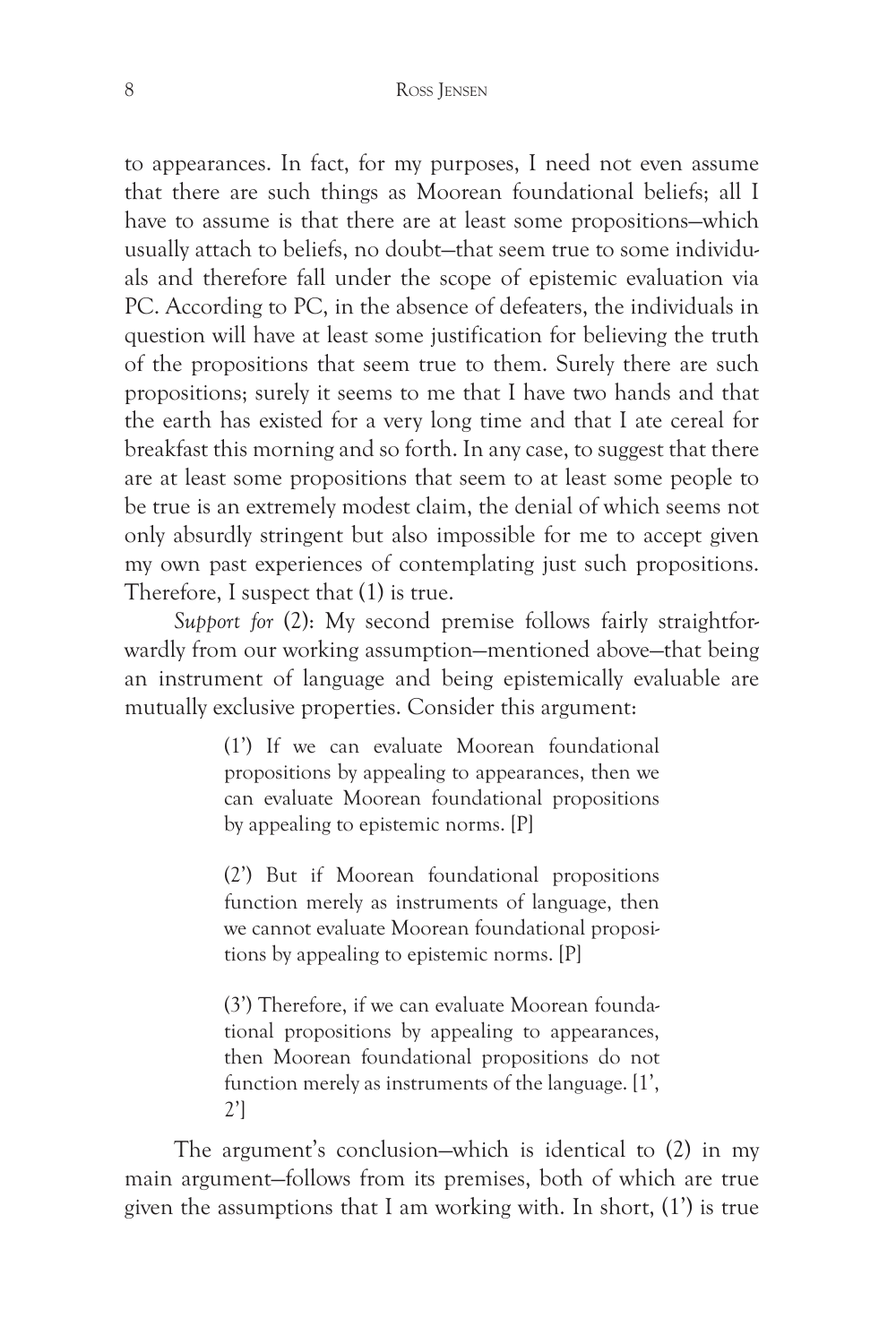given that I have correctly described PC, and (2') is true given our exclusivity assumption. Therefore, (2) is true.

*Support for* (3): I have no doubt that critics of my argument will focus on my third premise. The claim that PC is true is quite controversial in epistemology. I propose to defend that claim by deploying the following subargument:

> (1\*) If all denials of PC that purport to be rational are self-defeating, then we are justified in believing that PC is true. [P]

> (2\*) All denials of PC that purport to be rational are self-defeating. [P]

> (3\*) Therefore, we are justified in believing that PC is true.  $[1^*, 2^*]$

As such, the argument is plainly valid, but I suspect that readers will raise objections to both premises. Because these premises are so crucial to the success of my main argument, I will devote the following section of the paper to a consideration of two potential objections—one for each premise—to which I will respond in turn.

### **IV. Two Objections and Two Replies**

*Objection to* (1\*): Someone might object to the claim that we are automatically justified in believing that PC is true if we successfully rule out all of the conceivable alternative theories of justification. If there are, say, ten conceivable theories of justification, then the falsity of nine of the theories does not entail the truth of the remaining theory—after all, every theory might be false—nor does the falsity of nine theories give us any reason by itself to accept the truth of the tenth theory.

*Reply*: The objection appears to assume that by a denial of PC, I mean an alternative to PC. Actually, by a denial of PC, I simply mean the negation of either PC or some logically equivalent proposition. I could always restate  $(1^*)$  as: If all affirmations of  $\sim$  PC that purport to be rational are self-defeating, then we are justified in believing that PC is true. Consequently, the objection does not endanger (1\*).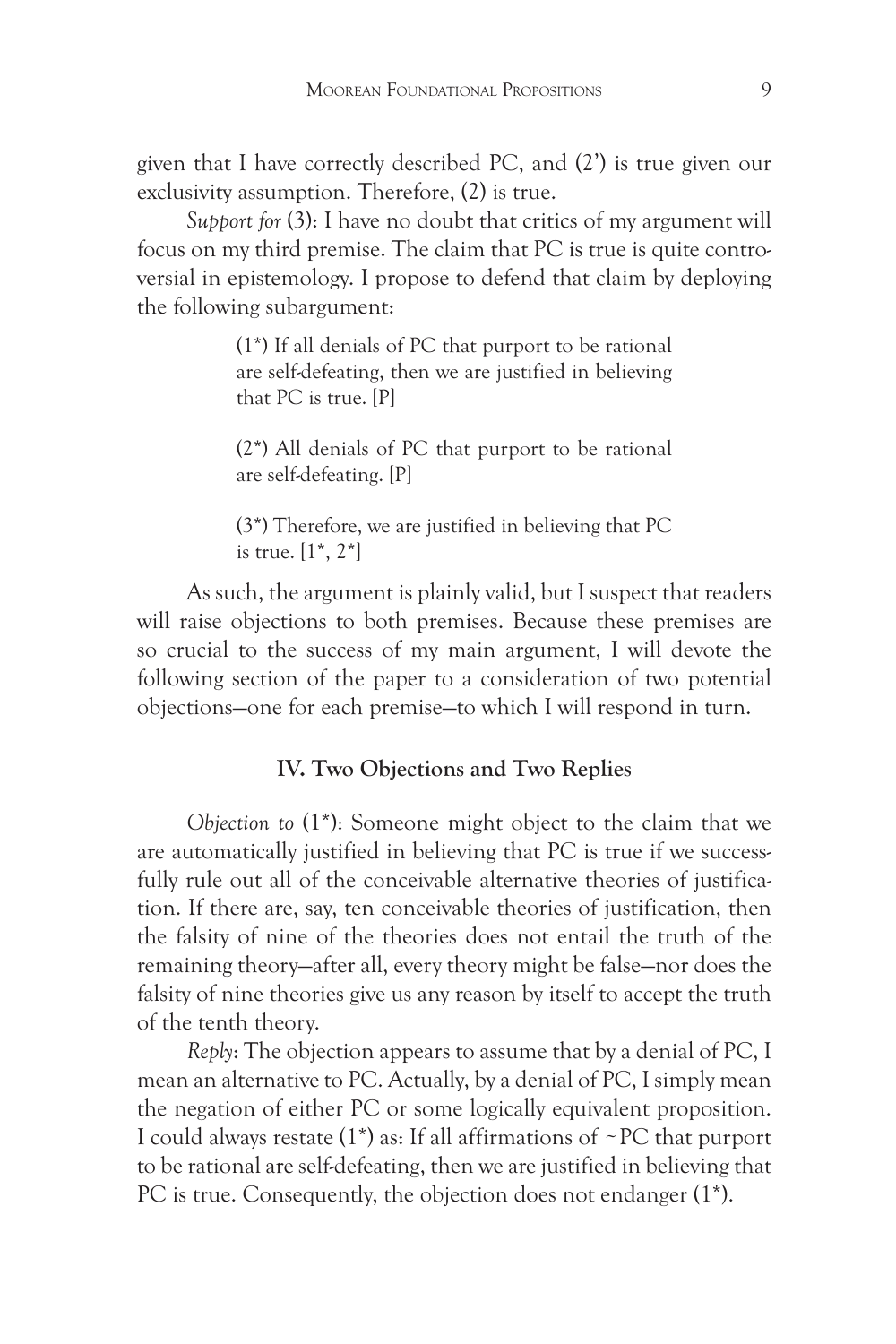*Objection to* (2\*): Someone might choose to challenge (2\*) instead by attempting to refute or else undermine the claim that all denials of PC that purport to be rational are self-defeating. Unfortunately, because I am persuaded that (2\*) is true, I have no suggestions to offer in this vein that do not immediately strike me as self-defeating. Nevertheless, I suspect that, at the very least, the critic of (2\*) might just flatly deny the claim that undefeated appearances confer at least some degree of justification on beliefs with corresponding contents. Otherwise, the critic might instead suggest that we simply have no good reason to accept PC. Either way, (2\*) is false.

*Reply*: I cannot hope to convince each and every critic here, but in response to the objection, I will simply point out three reasons for accepting the truth of (2\*).

First, in order plausibly to deny PC, one would need to provide reasons for thinking that PC is false. But providing reasons for thinking that PC is false will eventually involve an appeal to appearances—an appeal, in other words, to what seems true—in order to persuade the proponent of PC to accept some bottom-line claim that implies the negation of PC. After all, what else could one appeal to? As a matter of empirical fact, we make judgments "based upon how things seem" to us, and while we "need not believe everything that seems true," we nonetheless ought to believe "only what seems" true (Huemer, *Ethical* 101). Surely we should not prefer to accept the "propositions that seem *false* instead" (Huemer, *Skepticism* 105). Therefore, any plausible denial of PC will in fact presuppose the truth of PC.

Second, if PC is false—if, in other words, the way things seem to us confers no justification on any of our beliefs—then we must accept global skepticism with respect to justification. In other words, we must accept the conclusion that we are never to any extent justified in believing anything. However, if instead we accept the claim that some proposition is to some extent justified—literally "the least we could assume, in any discussion" (Huemer, "Compassionate" 50)—it follows that we need not accept global skepticism with respect to justification. Moreover, if we need not accept global skepticism with respect to justification, then PC is true.

Third, all "intellectual inquiry presupposes" PC, and all rational arguments function to "change the way things seem to one's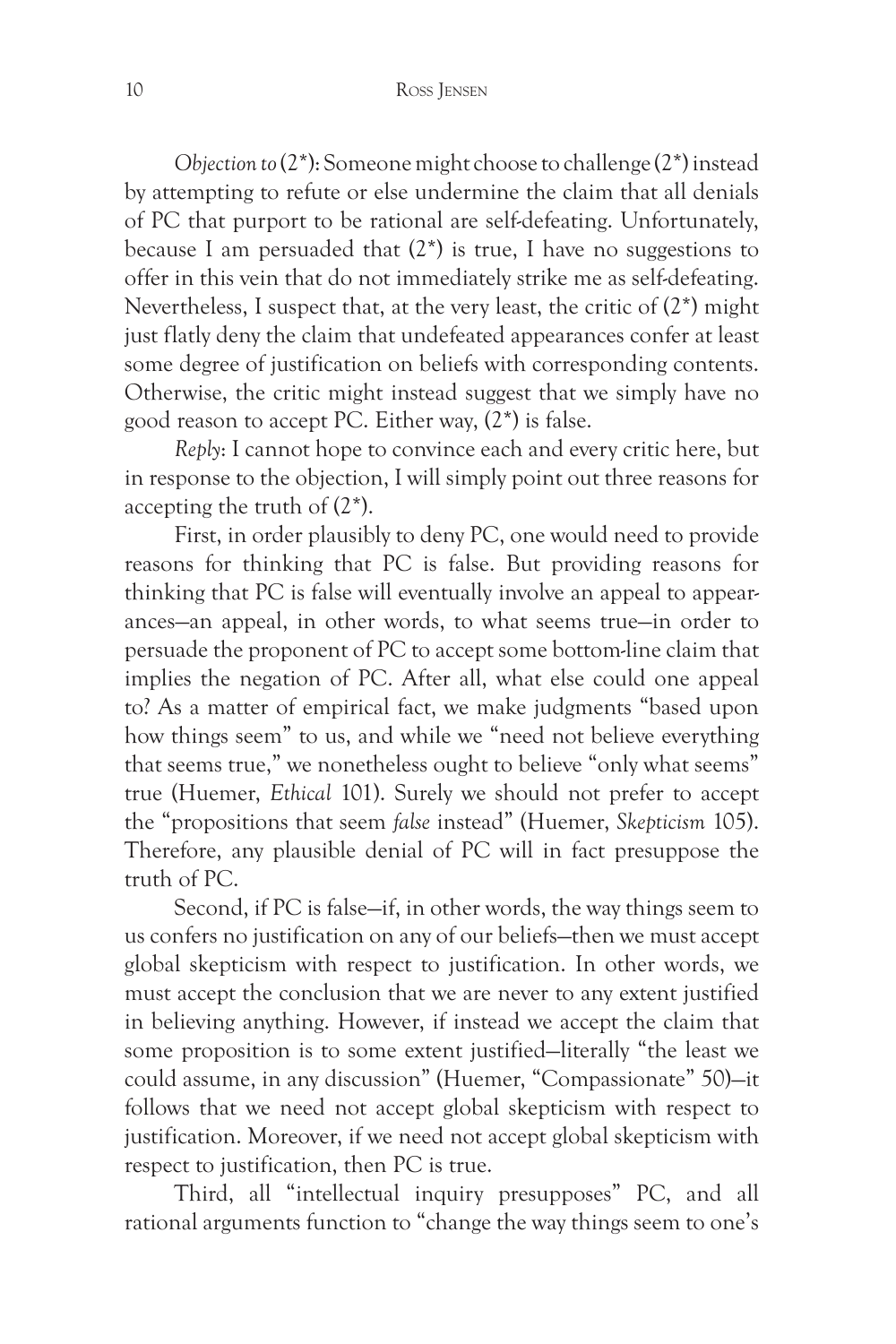audience" (Huemer, *Ethical* 101). Intellectual inquiry presupposes PC in the sense that the rational knowledge-seeker begins by holding fixed what seems true to her. Over time, assuming that she accepts only those propositions for which she has sufficient justification, she builds her doxastic structure upon the foundational beliefs that she has accepted on the basis of appearances. Likewise, rational arguments function to change the way things seem to the auditor(s) by presenting premises that seem true and seem to support the argument's conclusion. Even radical skeptical arguments to the effect that we lack justification for believing anything presuppose the skeptic's own beliefs about what seems true. Consequently, to deny PC is to adopt a self-defeating position.

# **V. Conclusion**

In this paper, I have challenged the account of Moorean foundational propositions attributed to Wittgenstein by Danièle Moyal-Sharrock. According to her account, Moorean foundational propositions function merely as instruments of language. I have argued instead that the theory of phenomenal conservatism is true and that it provides a simple epistemic standard by which we can evaluate Moorean foundational propositions.